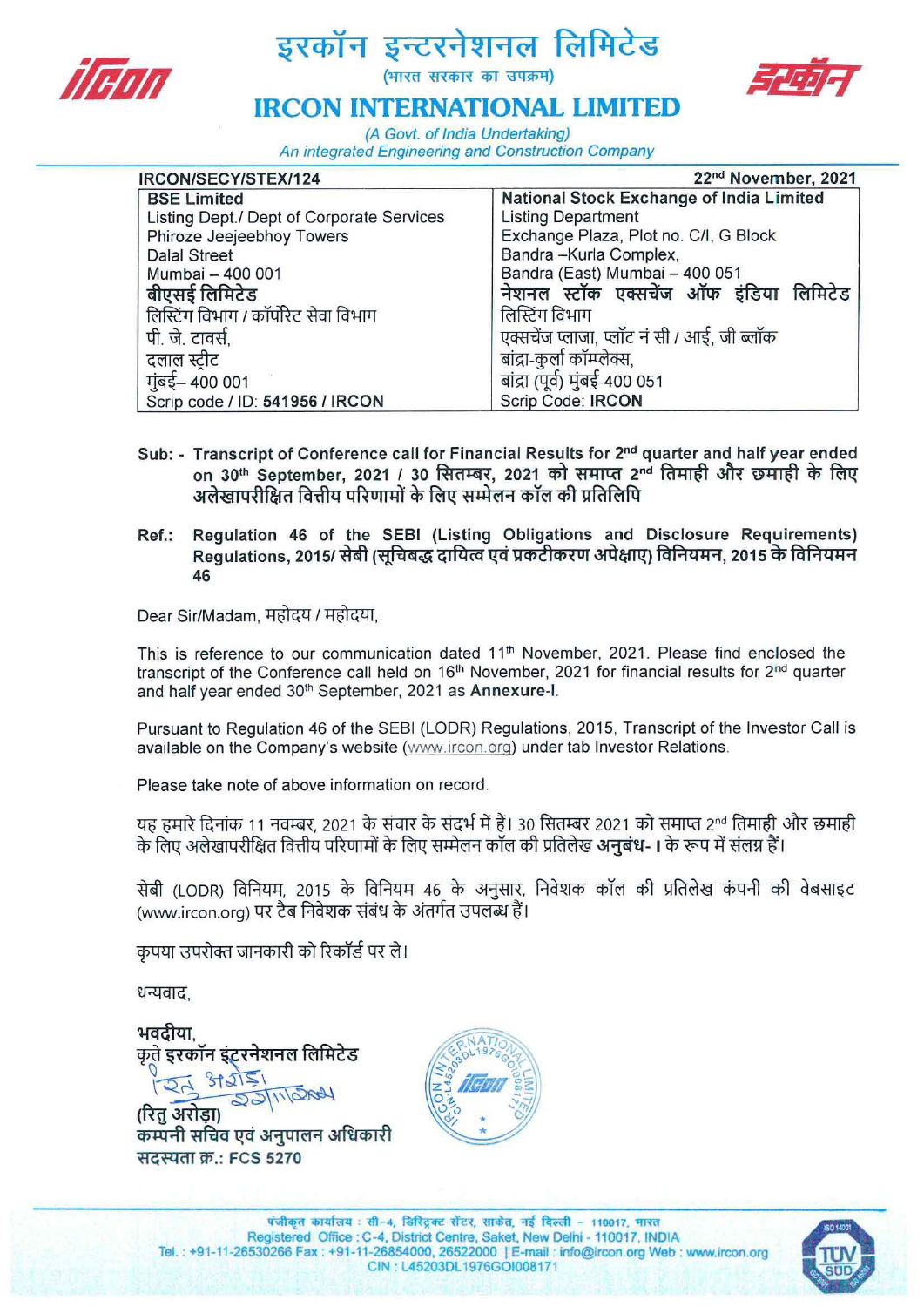

# **Ircon International Limited Q2 & H1 FY22 Results Conference Call November 16, 2021**

## **Management**

- 1. Shri. Yogesh Kumar Misra Chairman and Managing Director
- 2. Shri. Surajit Dutta Chief Financial Officer and Executive Director Finance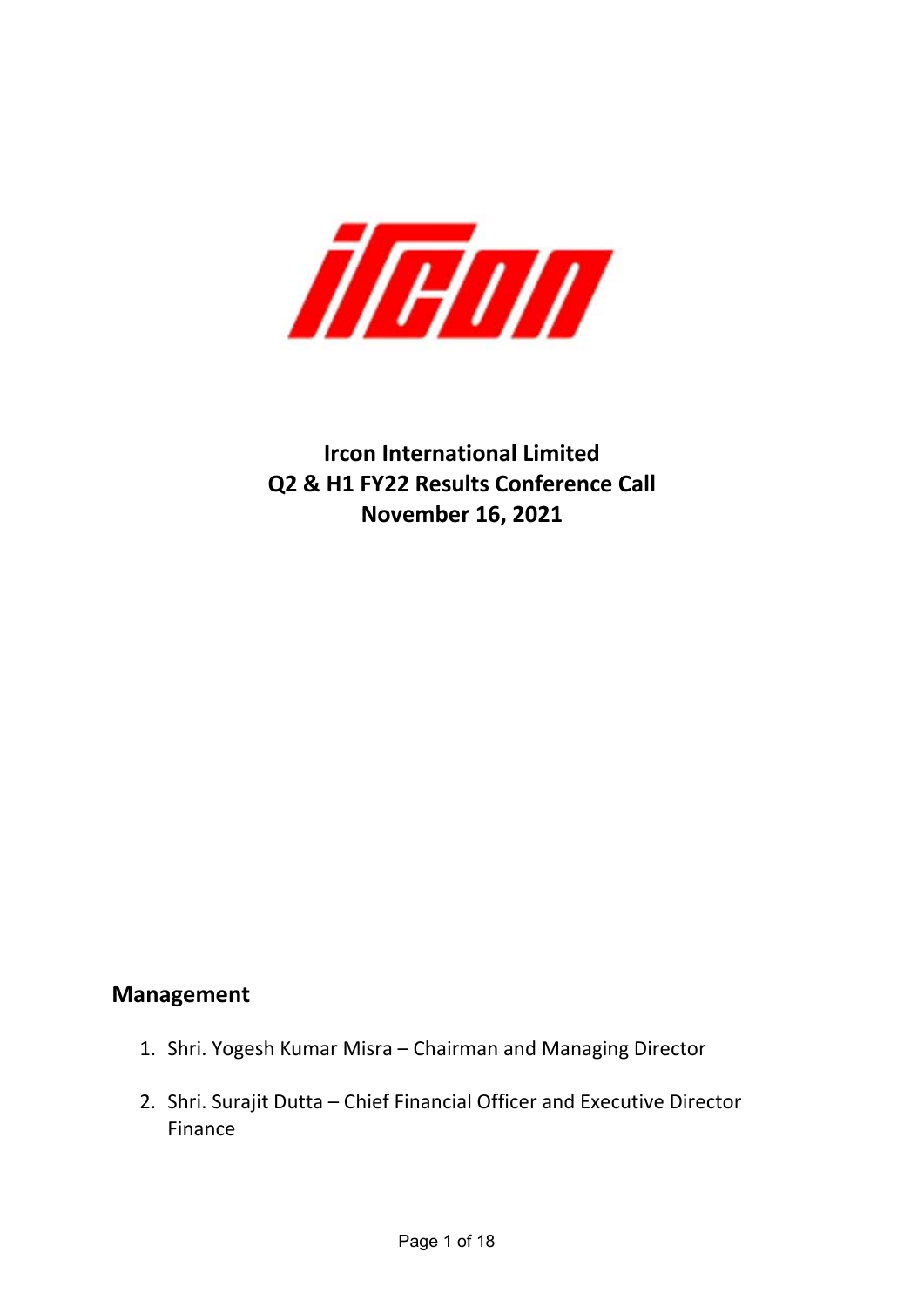

#### **Ircon International Limited Q2 & H1 FY22 Results Conference Call November 16, 2021**

**Moderator:**  Good evening, **l**adies and gentlemen. I am Steven the moderator for this conference. Welcome to the conference call of Ircon International Limited arranged by Concept Investor Relations to discuss its Q2 and H1 FY22 results. We have at this today, Shri. Yogesh Kumar Misra – Chairman and Managing Director and Shri. Surajit Dutta – Chief Financial Officer and Executive Director -Finance. At this moment, all participants are in listen only mode. Later we will conduct a question-and-answer session. At that time, if you have a question, please press '\*' and '1' on your touchtone telephone. Please note that this conference is being recorded. I would now like to handover the floor to Shri. Yogesh Kumar Misra for his opening remarks. Thank you and over to you sir.

### **Yogesh Kumar Misra:** Thank you. Ladies and gentlemen, good afternoon to all of you. I welcome all of you to this conference which is happening to discuss the financial performance of the second quarter and the first half ended September 30<sup>th</sup>, 2021.

With the unlocking of the economy, we have seen green shoots of progress in the economy as well as in the infrastructure sector where we operate. However, we still need to be cautious and careful to see that the recurrence of COVID without taking very soon. We are still going in a cautious way.

Without taking much time I would like to present to you the highlights of Q2 and H1 FY22 and then open the floor for question answers. I think the investors' presentation has already been uploaded on our website as well as the stock exchanges. I guess, you have had a chance to have a look at it. I will go into the details of the performance later. I'm happy to inform that your company has entered into solar power segment with securing an order of 500 MW solar power plant costing approximately Rs. 2579 crores. This was obtained through e‐reverse auction with the viability gap funding. This takes the order book value of Ircon to Rs.34,900 crores as of September 30<sup>th</sup>, 2021. During the first two quarters we have completed 100 kilometers of track linking on our important DFCC project of Vaitarna‐Sachin out of the total 372 kilometers. We have also emerged L1 bidder in one project of signaling Sri Lanka and which is costing about US\$15.47 million. In the domestic market we have emerged as L1 bidders in two high speed rail projects. The total value of these two projects is Rs.8,571 crores which includes a project of Rs.3,429 crores which is awarded to a joint venture of Ircon with another partner. We have also been appointed as independent engineer for operation management and development of Guwahati International Airport Project for Rs. 11.74 crores. Now as on 30<sup>th</sup>, September 72% of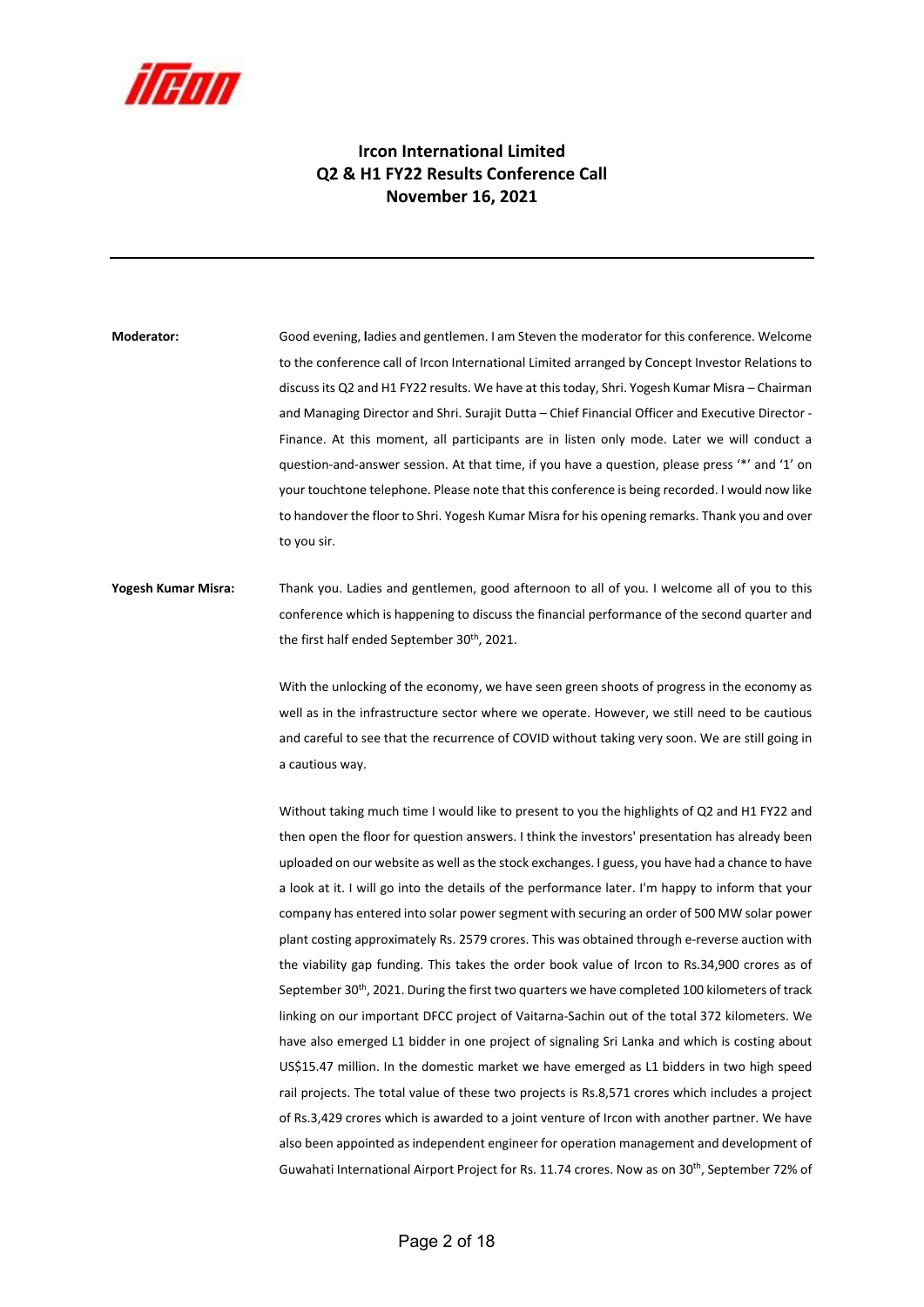

our orders is on nomination and 28% on competitive bidding. The domestic order book now stands at 96% of the total and the foreign projects is 4%.

The highlights of Q2 FY22 standalone; our total income stands at Rs. 1503 crores as against Rs. 1015 crores in Q2 FY21. Revenue from operations stood at Rs. 1421 crores as against Rs.968 crores in Q2 FY21. The core EBITDA reported was at Rs. 98 crores as compared to Rs.68 crores in Q2 FY21. Profit before packs stands at Rs. 173 crores as against Rs. 104 crores in Q2 FY21 and profit after tax reported is Rs. 133 crores as against Rs. 76 crores in Q2 FY21. The earning per share of the company stands at Rs.1.41 per equity share of face value of Rs. 2 per share. The board of directors of Ircon is pleased to declare an interim dividend of Rs. 0.70 paisa per equity share on a face value of Rs. 2 per share for the second quarter. The interim dividend is in addition to the 45 paisa dividend that we had given in Quarter 1 FY22. Thank you.

- **Moderator:** Thank you very much. We will now begin the question-and-answer session. The first question is from the line of Vishal Periwal from IDBI Capital.
- **Vishal Periwal:** On this solar project seeking a clarity that we will be the asset owner of this project and in EPC will be done in house, is that right understanding?
- **Yogesh Kumar Misra:**  We will be both the asset owner and we will do EPC in house. We have a joint venture with another company for this project which has an expertise in setting up such solar projects and we also plan to operate it. We plan to sign the power purchase agreements and operate it also after the commissioning of the project. We also have an option to exit from the project, offloading our equity to our partner at a pre‐agreed rate of return which is around 14%.
- **Vishal Periwal:** So, in this the JV, what is our share in this what is the JV partner share?

**Yogesh Kumar Misra:**  Ircon share is 76% and 24% is our partner share.

**Vishal Periwal:** And what will be the funding structure of this asset?

**Yogesh Kumar Misra:**  We hope the funding with about an 80:20 debt equity which is what has been achieved by our partner for some other projects, for us it's a new project. We hope that we'll be able to get that funding easily because this is a very attractive project and it will not be difficult to set it up and to sign the PPAs. Once we sign the PPAs our offloading is assured. I think we will not find any difficulty in arranging the finances.

Vishal Periwal: Is there any timeline for this off-loading of our stake. I think the rate of interest you mentioned 14%.

**Yogesh Kumar Misra:**  This will be the equity IRR that we expect, we will get out only at that rate or whatever is the market rate available at that time. We will go for some kind of a market discovery of the price. If it's higher than 14% we get back. Otherwise, we get 14% from our partner. He has assured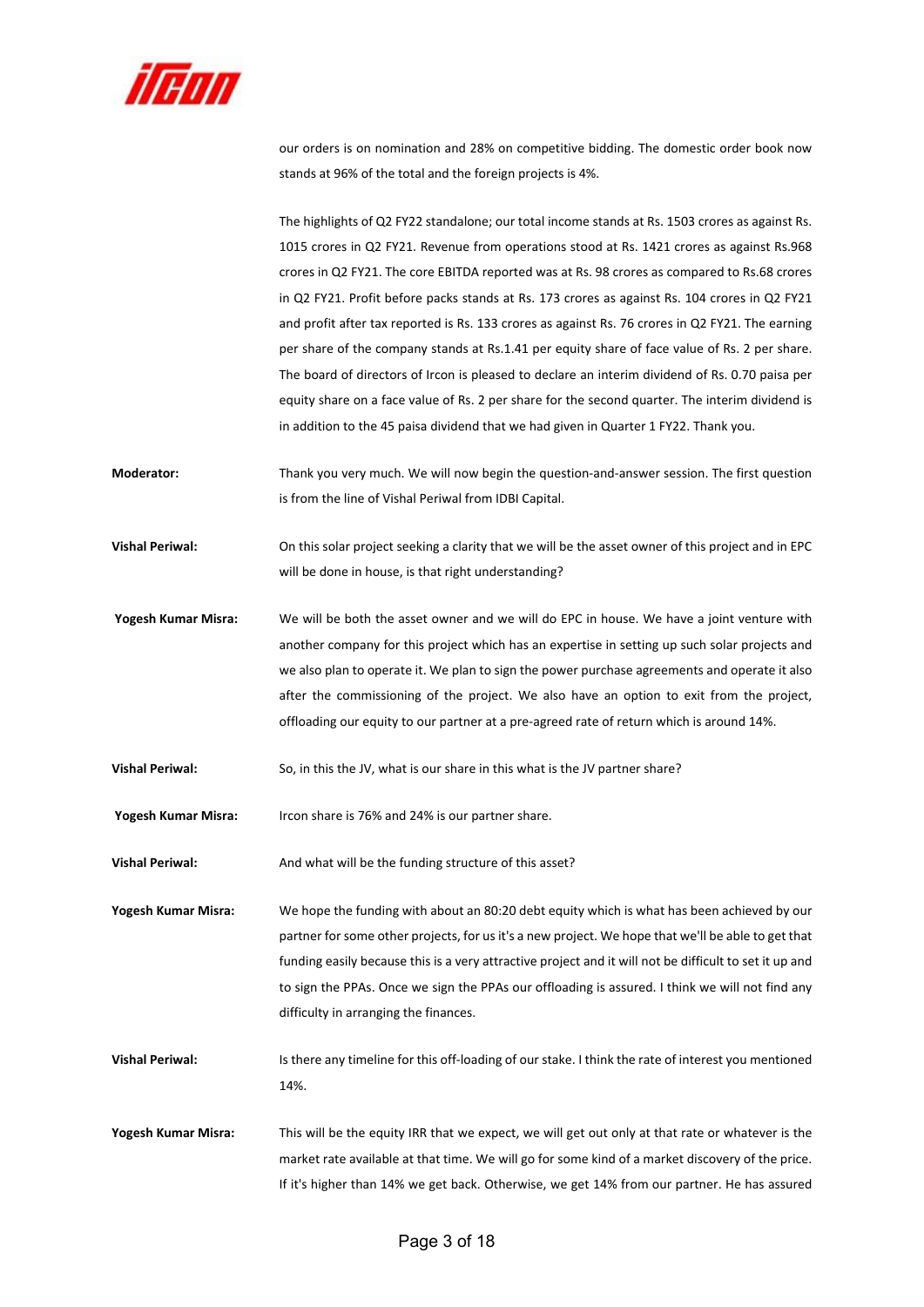

to buy it back from us. This is the mechanism. You also asked that what is the time period? So, this project has to be set up in 3 years' time, 36 months.

**Vishal Periwal:** And the 14% you are saying that will happen from the day one of investment plus COD plus some period of performance then only this will conclude?

Yogesh Kumar Misra: Yes. It will happen from the day the investment goes from our side.

**Vishal Periwal: And second is on balance sheet, what is the amount of own cash that we have in the balance** sheet?

**Yogesh Kumar Misra:**  Our own cash in the balance sheet is Rs.590 crores. Our total cash if you see is around Rs.3899 crores, out of that Rs.590 crores is our own funds.

**Vishal Periwal: And in balance sheet, I could notice so there has been a reduction in non-current assets from** Rs.1385 crores to around Rs.762 odd crores. Can you clarify, the reason I'm asking because own cash, and there has not been a major change vis‐à‐vis what we have reported earlier. So exactly is the reason of reduction in the non-current assets?

- **Yogesh Kumar Misra:**  I think this is basically because of the return of the loan of Indian Railway Finance Corporation which is actually a pass-through entity in our books. It is not a loan taken by Ircon. This was a loan taken by us for the Bandra plot and this is pass through entity. The repayment obligation is of the Indian Railways. So, they are repaying that loan, so that's why you can see this reduction.
- **Vishal Periwal:** But I think in the liability side there is not a sharp reduction of any line item that I could see. That was the reason I was asking.

**Yogesh Kumar Misra:**  The second thing is that we are actually now we had given some money to our SPV road assets and now we are replacing the funds given by us with loans taken from the banks. I think from one of the SPVs of Ircon Vadodara Kim Expressway, we have taken back some loan and we have replaced it with the, it's Rs.589 crores and it has been replaced with a bank loan.

**Vishal Periwal: But then to that extent, our own cash should have increased, is that right understanding?** 

Yogesh Kumar Misra: **I limit it has increased.** 

**Surajit Dutta:** We have given dividend also out of that and we have invested also, you can see that it has increased, if you compare with our previous quarter it has increased.

Vishal Periwal: **And last thing from my side is on execution target.** So, the first half has been in terms of execution the momentum has been there with us. What exactly that we are internally targeting to close this year at in terms of revenue and margin that if you can give some clarity?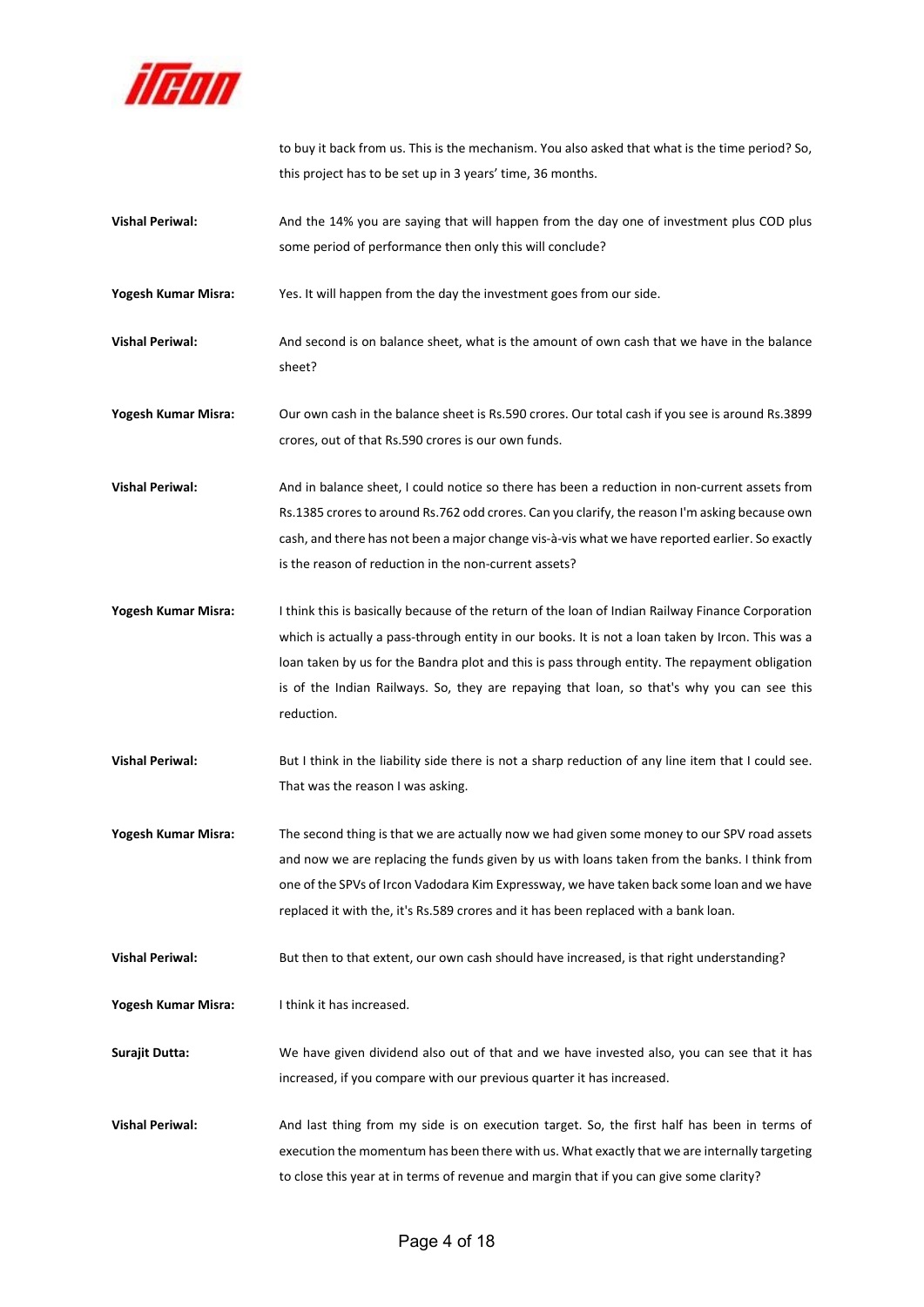

- **Yogesh Kumar Misra:**  I think our third and fourth quarters are the best, normally for any construction company any infrastructure company. We are also hoping because all our projects, the resources are fully mobilized and we have no issues on any of the project where we are working. We hope to close the year with a total revenue of more than Rs.6000 crores at least and a profit of maybe profit after tax of around Rs.480 crores odd. That is that is our projection. We should be able to exceed that.
- **Moderator:** The next question is from the line of Jainam Shah from Equirus Securities.
- Jainam Shah: Just follow up question from the last question about the revenue guidance. We were given understanding in the fourth quarter con‐call that we'll be touching around Rs.70 billion for this FY22 and around Rs.100 billion for the FY23. So wherein now currently we are seeing that around Rs. 6000+ crores of revenue for FY22. So how we are maintaining the FY23 guidance and considering that almost 1.5 months for the 3Q has already been passed. So, the run rate of 2Q has been maintained for 3Q or it has increased also, any color on that?
- Yogesh Kumar Misra: The guidance I think I would still like to maintain the guidance. Although we how to really surpass that, the guidance that I'm giving of Rs.6000+ crores, we will definitely surpass that. The next year's guidance also would remain the same because still our some of the major projects will be in the final stages. We would be next year also our revenue guidance should be better. Now that we are securing, we are able to secure some more projects from High Speed and all, so maybe the future guidance also would remain.
- Jainam Shah: So, it's (inaudible 14.27) around Rs.8000 crores order book we have received, so when we expect to start the execution on the same like in a year or something like that?
- **Yogesh Kumar Misra:**  You talking about the High Speed?

**Jainam Shah:**  Yeah.

**Yogesh Kumar Misra:**  High Speed projects, we have two projects. One is we are going to start getting the revenues from the next financial year itself, that is a 4 years project. We have a track project which is yet to be awarded. There also the project is 4.5 years but the value is 5100 crores. So, 1000 crores revenue we expect coming from the second year onward because our procurement for the project would start and many of these components are to come from Japan. So, I expect this from second year onwards, first year would be preparatory year where we are going to mobilize, we are going to get our people trained for the track project. The timelines are such that after 1.5 years in fact we'll get the first viaduct for laying the track. So second year onwards our revenues will start and maybe around Rs.1000 crores this year should come.

Jainam Shah: **Coming to the margin point like we are having the core EBITDA margin of around 6.7% and** 6.9% for this 1Q and 2Q, so the given understanding about the overall EBITDA margin including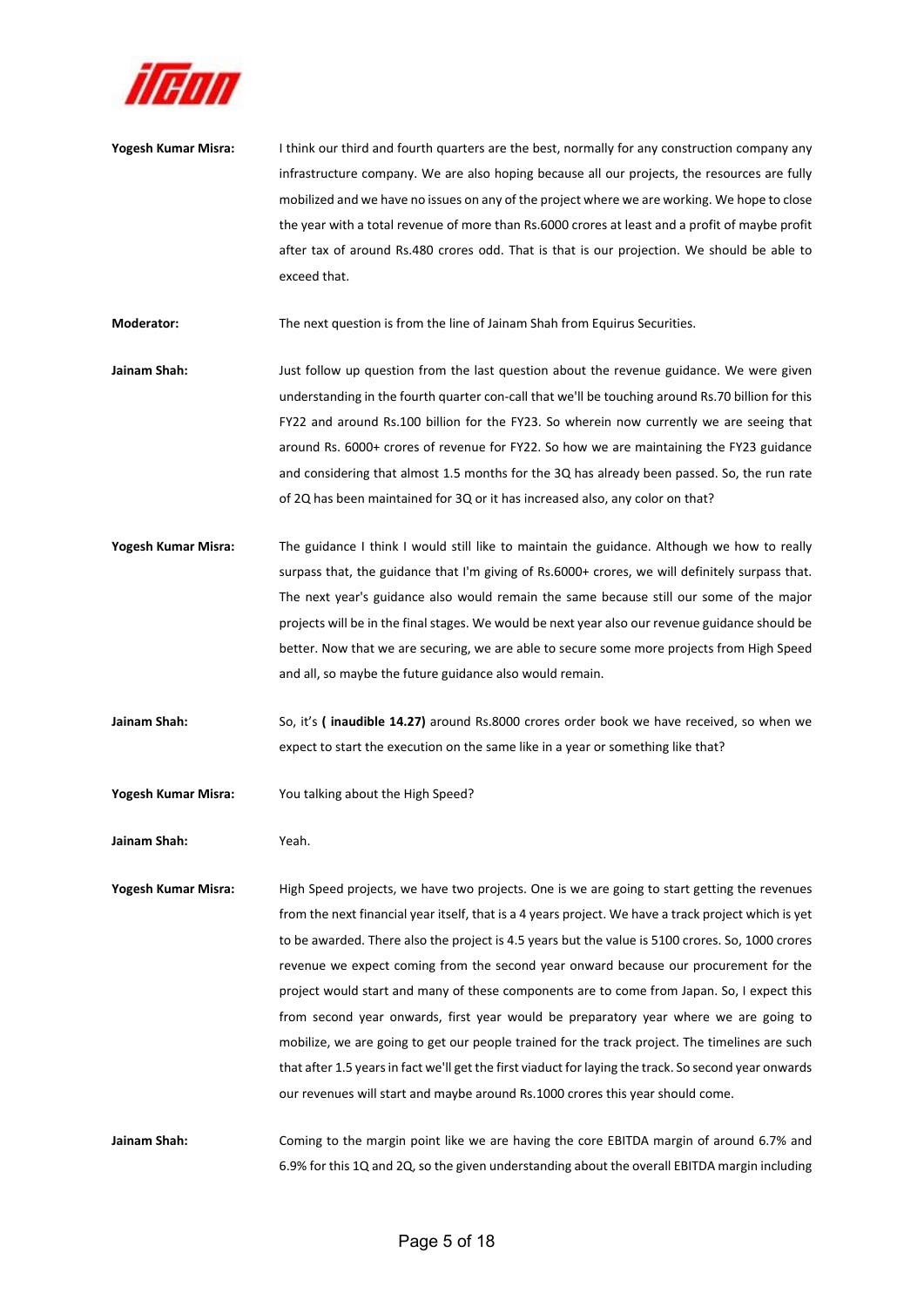

other income of double digit, so what is the exact core EBOTDA margin we will be maintaining for this balance half year and for over next 2 to 3 years?

- **Yogesh Kumar Misra:**  If you see our core EBITDA margin was about 100 basis points higher this quarter but because we have made a provision for a one closed project where we suffered some adverse judgment from one of our closed projects. We made a provisional 15 crores which comes to roughly about 1%. Our margin should have been better this year but this is how I think this is the range in which we hope to close the year in the same 7% to 8% is what a core EBITDA margin we will close the year.
- Jainam Shah: So coming to the road asset portfolio. You said that we have taken back the loan that has been given to Vadodara Kim Project. Currently what amount of investment we have given in all the road projects and what more amount to be invested over the next two years in particularly road assets only?
- **Yogesh Kumar Misra:**  The total equity that we have committed on road project is a Rs.607 crores, out of which Rs.554 crores is already invested. The remaining will be invested in our latest project that we have is Gurgaon‐Rewari, in all other whatever was the equity requirement we have already invested. Out of the loan of Rs.1511 crores which we have committed Rs.1000 crores is already paid and the balance will be paid in due course now.

**Jainam Shah:**  This loan amount of Rs.1500 crores to SPVs Ircon has committed.

- Yogesh Kumar Misra: Yes, to our wholly owned subsidiaries, these are all road assets. This is a requirement of the National Highway Authority to create an SPV and it has to be funded through a mix of debt and equity. So that is what we have done. We have six road projects out of which three are already completed. We are earning tolling on three projects and two projects off hybrid annuity we are expecting to commission this year. Our annuity payments will start within this year itself. Another one the last one, the sixth one it has been awarded last year only. We are yet to have the commissioning date and this also we hope to commission on time. Our record is to commission all road projects on time. So, our tolling has started on time. Now on the hybrid annuity projects also our annuity payments are going to come on time.
- Jainam Shah: **But the way we have taken back the loan from the Vadodara Kim Project by taking the external** let into the subsidiary. Are we not planning to take back this around Rs.1000 crores or Rs.1500 crores back by taking the loan at SPV level from the banks or financial institutions?
- **Yogesh Kumar Misra:**  Yes, we have planned to do that. In fact, one Ircon Shivpuri‐Guna already we have a sanctioned loan from one of the banks. We have also taken approval from the National Highway Authority of India. We'll be doing that, I think maybe within this quarter or next quarter. We don't need the money right now. We are just delaying it a bit but we are hoping to get one or two maybe more highway projects and after that we'll be taking this money and then taking out our cash.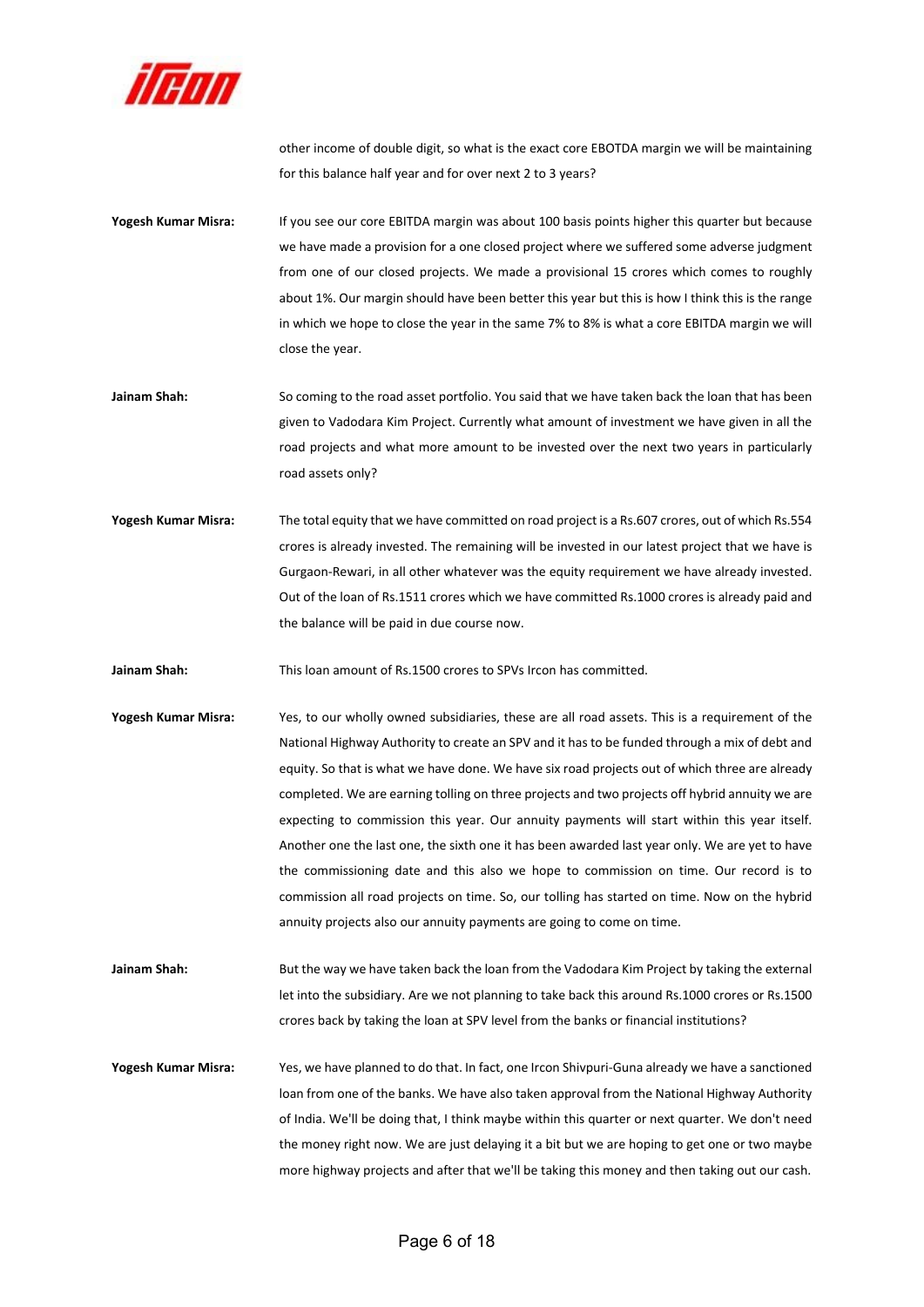

| Jainam Shah:        | So as on date there is no much requirement, around Rs.50 crores requirement is there to be<br>put into these projects whereas the inflow could be at around Rs. Rs.1000 crores.                                                                                                                                                                                                                                                                                                                                                                                                                                                                                                                                                                                                                                                                                               |
|---------------------|-------------------------------------------------------------------------------------------------------------------------------------------------------------------------------------------------------------------------------------------------------------------------------------------------------------------------------------------------------------------------------------------------------------------------------------------------------------------------------------------------------------------------------------------------------------------------------------------------------------------------------------------------------------------------------------------------------------------------------------------------------------------------------------------------------------------------------------------------------------------------------|
| Yogesh Kumar Misra: | That's right.                                                                                                                                                                                                                                                                                                                                                                                                                                                                                                                                                                                                                                                                                                                                                                                                                                                                 |
| Moderator:          | The next question is from the line of Anuj Jain from Globe Capital.                                                                                                                                                                                                                                                                                                                                                                                                                                                                                                                                                                                                                                                                                                                                                                                                           |
| Anuj Jain:          | Can you please give some color on the Bandra land? What kind of approvals we have got and<br>what kind of development we are eying for?                                                                                                                                                                                                                                                                                                                                                                                                                                                                                                                                                                                                                                                                                                                                       |
| Yogesh Kumar Misra: | In which project?                                                                                                                                                                                                                                                                                                                                                                                                                                                                                                                                                                                                                                                                                                                                                                                                                                                             |
| Anuj Jain:          | Bandra land that we have.                                                                                                                                                                                                                                                                                                                                                                                                                                                                                                                                                                                                                                                                                                                                                                                                                                                     |
| Yogesh Kumar Misra: | Bandra actually we have had in principal approvals coming from MMRDA and the Maharashtra,<br>the Greater Mumbai Corporation, we have in principle approval from them. But then we have<br>to process and sign a tripartite MoU between Railways, MMRDA and Ircon. So that also draft<br>we have submitted it is under consideration by both the other parties.                                                                                                                                                                                                                                                                                                                                                                                                                                                                                                                |
| Anuj Jain:          | What kind of revenues we are looking whenever it goes through?                                                                                                                                                                                                                                                                                                                                                                                                                                                                                                                                                                                                                                                                                                                                                                                                                |
| Yogesh Kumar Misra: | Right now, nothing can be said because the main issue with the development of that project<br>was the entry and exit which has to be permitted by MMDA. They have in principle given the<br>approval. Once that happens only then we'll be able to realize the true potential. Initially, we<br>thought we would be hitting about Rs.3200 crores of revenue from the long-term lease or sale<br>of the plot. That depends on whether we are able to get good entry and exit points and that<br>remains the key element which is yet to be decided but principally MMRDA has agreed. Now<br>after that there is a sharing of revenue also between the Government of Maharashtra and<br>Railways. That's why the tripartite MoU is to be signed and that is under consideration. We<br>have submitted the terms and conditions of the MoU to both and they are looking into it. |
| Anuj Jain:          | What is the market value of that land approximately?                                                                                                                                                                                                                                                                                                                                                                                                                                                                                                                                                                                                                                                                                                                                                                                                                          |
| Yogesh Kumar Misra: | Approximately as I said when it was given to us it was expected to be about Rs.3200 crores.                                                                                                                                                                                                                                                                                                                                                                                                                                                                                                                                                                                                                                                                                                                                                                                   |
| Anuj Jain:          | And one more thing sir, as we have read in the                                                                                                                                                                                                                                                                                                                                                                                                                                                                                                                                                                                                                                                                                                                                                                                                                                |
| Yogesh Kumar Misra: | Sorry. It also there are issues of FAR also. So, MMRDA has also indicated that they can permit<br>(inaudible 22.35) also provided we are able to share bigger revenue with them. So those issues<br>are also there. That also depends on what is the final approval that we get. Based on that we'll<br>be able to realize the potential of the plot.                                                                                                                                                                                                                                                                                                                                                                                                                                                                                                                         |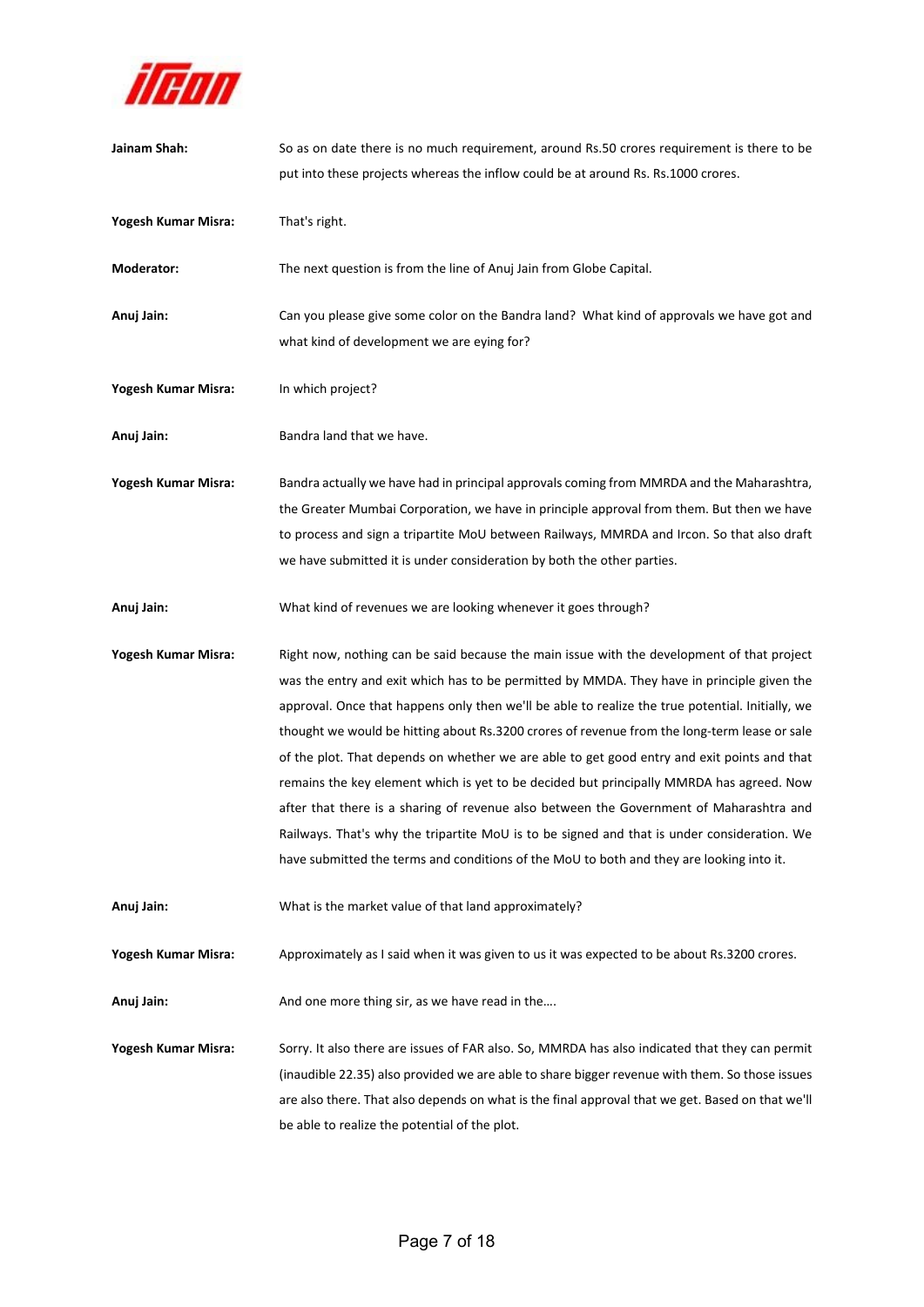

**Anuj Jain:**  Just few months back we have read that government is looking to monetize assets of the railways. What kind of a benefit that Ircon will get from those asset monetization? Yogesh Kumar Misra: Earlier the assets we have are mainly the road assets that can be monetized. We have three roads where we are collecting tolls, they can be monetized. There are two roads which are on hybrid annuity. They can be monetized. So earlier in fact we had also planned to monetize these assets on our own. That is why we were taking out our own investment into these

projects and replacing it with a bank loan. That is what I think we are waiting for some clarity from DIPAM on this because they have said that we have to wait for guidance from them, whether these assets will be monetized by them. After monetizing out of these assets what kind of revenue will be taken by them or it will be remained with the company that is yet to be seen. We have only received some broad indications. It could be that the assets are monetized, taken over by DIPAM and then monetized. Then whether that money part of that is given to us or taken by the government that is yet to be seen.

**Anuj Jain:**  What you have said is for the road assets—I'm talking about specific—railway assets? Do we have some railway assets?

**Yogesh Kumar Misra:**  No as of now we don't have any railway asset which can be monetized. The projects that we have, they are all EPC contracts from the railways. Once we finish those projects we just hand over to the client. They are all owned by the railways. Railways or dedicated freight corridor or the High Speed Railway Corporation or we are working for the National Capital Region Transport Corporation, NCR all these projects are on EPC where we are just going to execute the project and hand it over to them. These assets if they are to be monetized that will be done by those authorities, not by us.

Anuj Jain: **It will not impact Ircon in any manner because we are not any ways related?** 

**Yogesh Kumar Misra:**  No. In fact, we are not into asset creation. We went into the road assets because we also got the opportunity to do the EPC contracts and earn some EPC margins on that.

**Moderator:** The next question is from the line of Venkatesh from LogicTree.

**Venkatesh:** Two questions. One is actually was asked by another participant but just a little more clarity. In the previous guidance we were looking for Rs.7000 crores top line this year and Rs.10,000 crores. If you see the recent quarter, we are well on track to that. Is it safe to assume that on a stretch it could be Rs.7000 but above Rs.6000 and are we on track to also keep up with the goal of Rs.10,000 crores next year?

**Yogesh Kumar Misra:** Yes, we are. We are on that goal but there is a slight setback on that in the sense that the Ministry of Railways had decided that they will not give any more works to us on limited competitive bidding, so we have to actually now get contracts on competitive bidding with the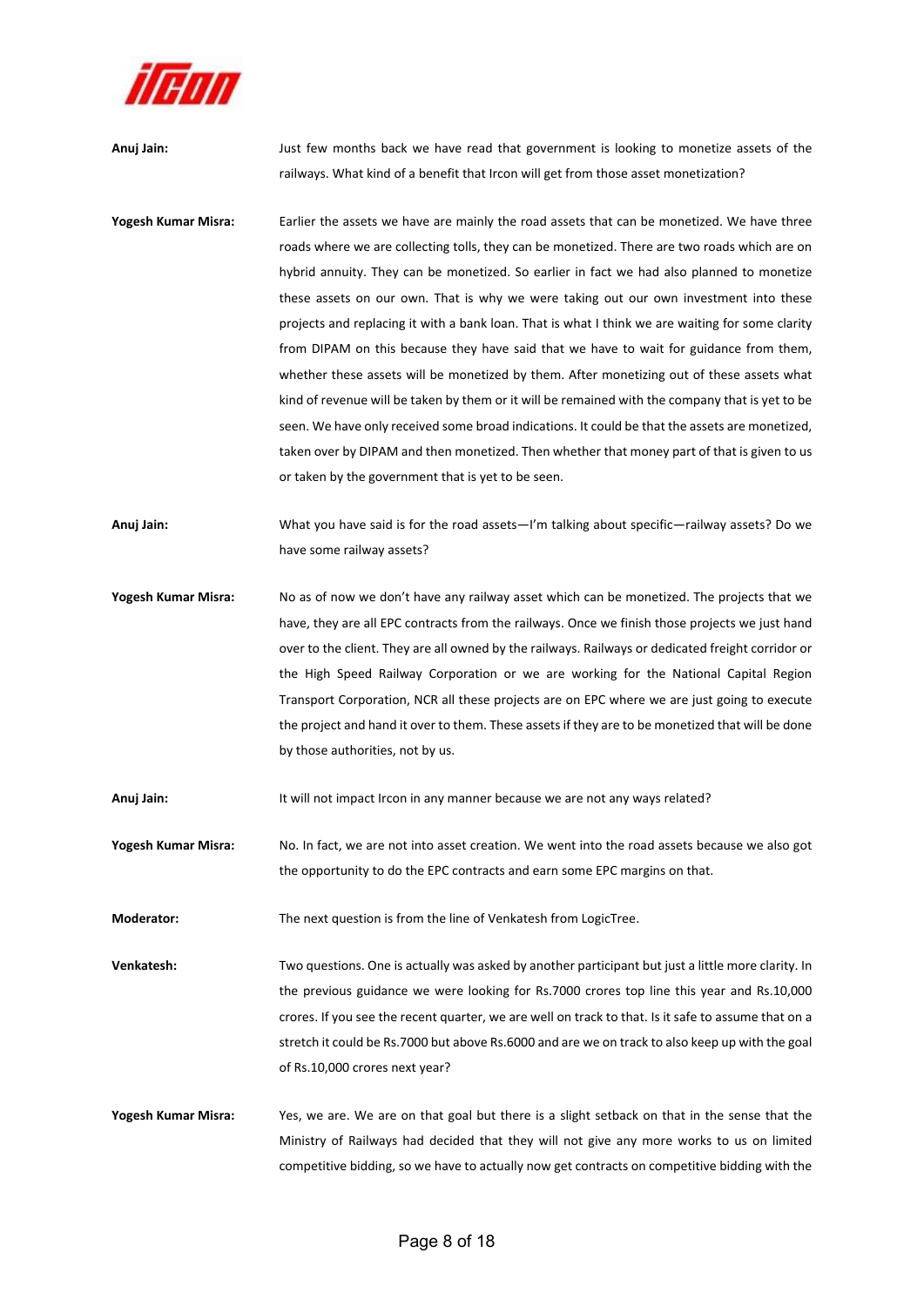

private contractor which we have already done in two High Speed Railway Projects. We have already won those projects on bidding. That all now depends because earlier there was inflow of projects from the Ministry of Railways also. Now it depends on this and basically because of COVID the last 2 years we have not been able to secure any major project abroad. That is one again which we had factored in for that guidance of Rs.10,000 crores. We are still hoping to get something within this year. If we are able to get one or two good projects in foreign countries then I think we can still maintain that guidance. But if we are not able to because now it is a slightly uncertain thing, earlier the Ministry of Railways used to give us some projects or they held the limited bidding amongst the PSUs where were very competitive as compared to any other PSU. Now that we have to go for an open bidding with private contractors which in any case we do, so our 30% order book now is that only. But now that is a slightly uncertain thing. How much we are able to secure will determine that 10,000 crores guidance.

**Venkatesh:** Of the existing order books, if there is no new major order flows, I'm just assuming a scenario the current order book can this be executed over the next 24 months?

- **Yogesh Kumar Misra:**  No. See our order book at the start of the year was Rs.34,000 crores and we would be executing Rs.6000 crores of orders out of this and what we expect to get back within this year from where we have already become L1 or where we have already been awarded contracts is about Rs.10,000 crores. That that means we will be adding Rs.4000 crores to our order book of Rs.34,000 which is Rs.38000. But the revenue guidance if you see Rs.600-7000 crores range, it will mean that this order book will get executed in the next 4 to5 years.
- **Venkatesh:** But is it safe to assume that FY22 we will finish with a top line anywhere between Rs. 6,000 to 7000?

Yogesh Kumar Misra: That's right. We should be able to definitely reach that figure.

**Venkatesh:** The second question is with respect to the monetization the Vadodara, do we expect more road assets the same thing to happen in the other projects as well where you would withdraw from the JV and arrange for bank loans?

**Yogesh Kumar Misra:**  No, in all other JVs, other than the road assets which are our wholly owned subsidiaries except for one, Ircon Soma which was taken long back. What we have done is we have formed JVs with the coal companies and with the coal companies the project sizes are big. There we have not gone for any loan from our side, so we have already arranged for loans for those projects. We have moved ahead on those projects only after receiving the financial closure. So, from those assets we don't need to withdraw anything. We have not put in any of our money except for the equity.

**Venkatesh:** In terms of net profit margins this quarter we did about 8.82%. Is that something that we can assume for the future 8.8% to 9% ?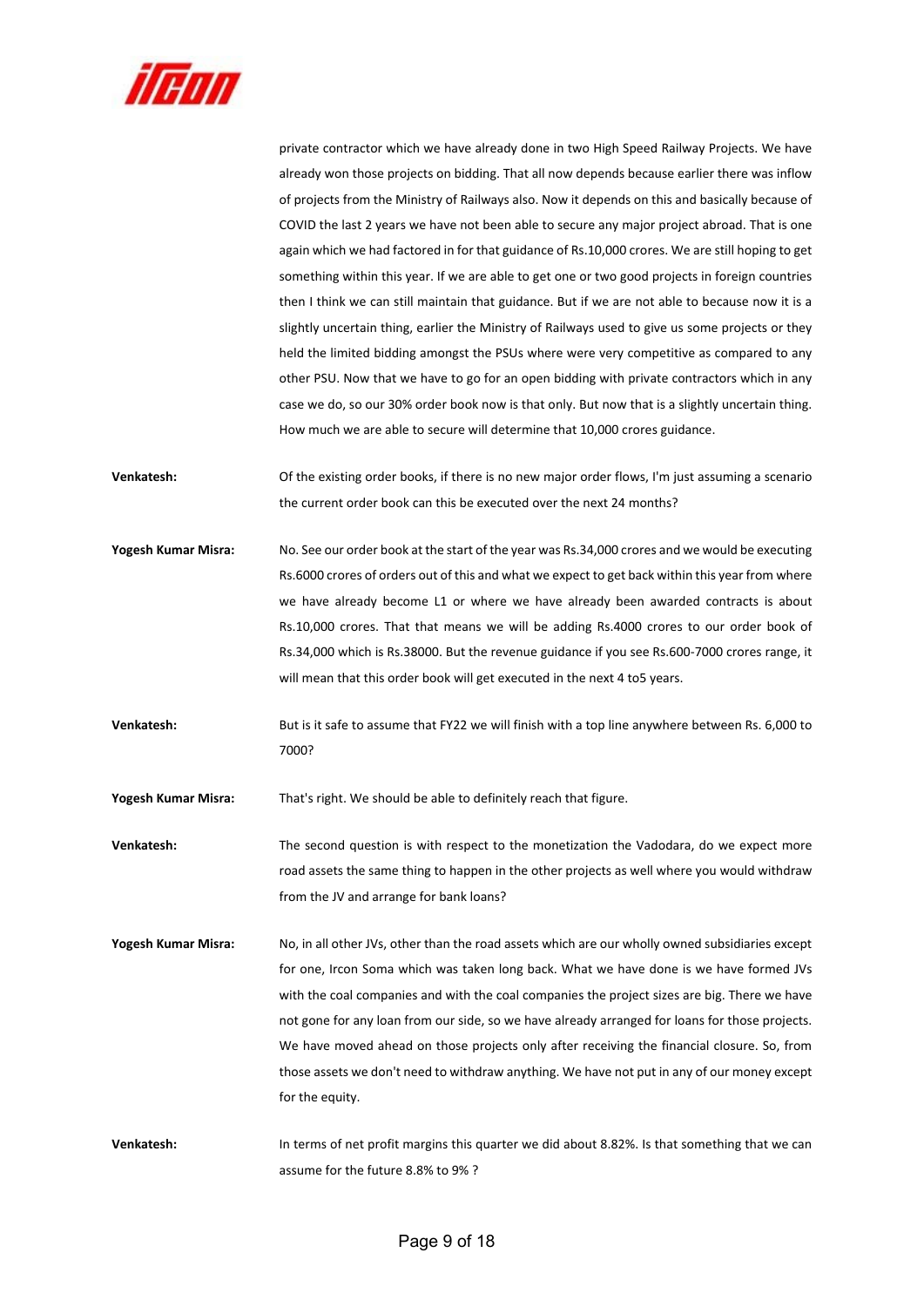

- **Yogesh Kumar Misra:**  The next two quarters, yes, I can confirm next two quarters that we should be able to achieve, after that we'll have to again see next year how it pans out.
- **Venkatesh: In terms of the monetization of this one, we have some land or a commercial complex** somewhere in Noida or something and then we have a little land in BKC as well, when do you see this happening, the monetization next year or any timeframe for it?
- **Yogesh Kumar Misra:**  Yes. The BKC land is owned by the railways. Were only asked to monetize it for the railways. So that is how it is with us, so that will happen because a lot of complications with that because the state government is involved, the railways is involved the central government is involved. So that is being done. I think I said something sometime back that is the status, I just told you. The Noida asset, our Gurgaon asset all these are owned by Ircon. This is where we have invested, we have put in our capital. In Noida in fact, we had already awarded lease to one of the mall owners and were expected to start getting revenues this year but because of COVID most of those people have backed out. Again, we have gone for open bidding for this and within this year we hope to receive some offers. One of the buildings is also going to be put on rent shortly with the GST council I think in Noida. So we are working on that. I think the market is improving. We hope to get somebody who can take it on lease and started earning revenue from also.
- **Venkatesh:**  Indian Railways land at BKC if it gets monetized what will we get, as a result?

**Yogesh Kumar Misra:**  We are going to get a fee out of that. That is not owned by us.

- **Moderator:** The next question is from the line of Priyanka from Naredi Investment.
- **Priyanka:** My question is regarding any steps that you might have taken to speed up the execution process? Can you consider constituting a dedicated team for monitoring of the same under the senior management's leadership, your views on this will be helpful?
- Yogesh Kumar Misra: As a project company we already have a good mechanism in place for monitoring of the projects and we do it regularly. Recently last month only we have gone live, we have implemented SAP S4/HANA in the company and out of that the finance module and the HR module is already functional now. We will go into the project module and other things which will also start working shortly. We hope to increase our efficiencies after that because that is going to bring a big change in the way we monitor our projects.
- **Priyanka:** Can you get the percentage of railway orders that are on nomination basis and the where do you see this percentage going forward?
- **Venkatesh:** As I already told you, about 70% of our projects right now are on nomination, 30% are now on competitive bidding. I've already told you that we have become L1 bidders in some projects in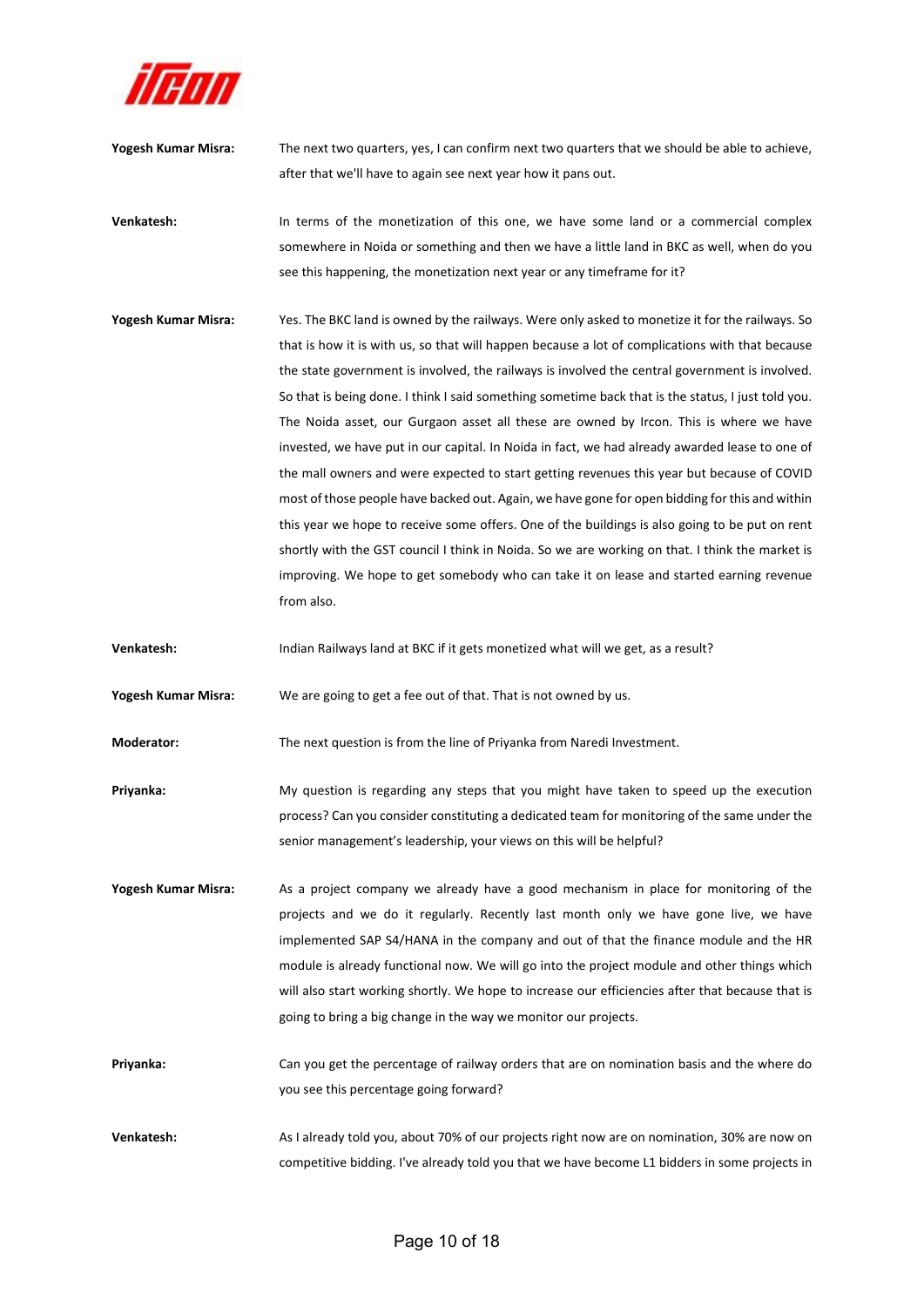

high-speed, so whatever orders we have got this year or likely to get now which is about Rs.10,000 crores worth of orders, that will all come into competitive bidding because railways is not going to give any more projects on nomination. So, there we don't see any growth happening. We have our share of the projects won on competitive bidding is going to grow, moving forward.

**Moderator:** The next question is from the line of Shreyansh from Equirus Securities.

**Shreyansh:** Just one suggestion, if it's possible to share at least the project details of 10 projects, top 10 projects which has come under execution so that it would be easier for us to understand which projects are contributing and at least arriving at that Rs.6000 or Rs.7000 crores number?

- **Yogesh Kumar Misra:**  I can just tell you the top performing projects up to H1 FY22, so we have about Rs.730 crores coming from our J&K project, Rs.307 crores coming from DFCCIL project, from our Sivok-Rangpo railway line we have about Rs.290 crores, Katni-Singrauli doubling we have Rs.160 crores, Vadodara Kim Expressway we have Rs.135 crores, Katni‐Singrauli grade separator we have Rs.120 crores and Akhaura-Agartala Rs.90 crore. So, these are our major projects which have contributed to the revenue in the first half and these are the projects which are likely to contribute in the second half as well. We are expecting major contributions coming from J&K project, Sivok‐Rangpo, DFCCIL, Vadodara Kim and Chhattisgarh project. That is where major contributions are going to come.
- **Shreyansh:** At the same time is it possible for us, what is the outstanding order book in this projects that will be really helpful?
- **Yogesh Kumar Misra:**  Outstanding order book that I have just mentioned, the Rs.34,900 cores is based on the balance value of the work.
- **Shreyansh:** I just wanted balance order book from the projects which you just discussed, so what is left in Katni, what is in DFCC.

**Yogesh Kumar Misra:**  I will ask my CFO; you can mail it to them and ask them and they will provide you the details.

**Shreyansh:** My second question is pertaining to the IRSDC, now that the Ministry has taken a call on winding up the operations. So, what is the status our there?

**Yogesh Kumar Misra:**  The Indian Railway Station Development Corporation has been wound up that will not be there. All their projects will be handed over to the railways, so the zonal railways will be executing these projects. See what had happened was that the IRSDC was set up basically to develop the railway stations by commercially exploiting the land that was available nearby the stations or within the station premises. Only one station because recently been inaugurated, yesterday only Habibganj. There only the land could get monetized and that money was used to rebuild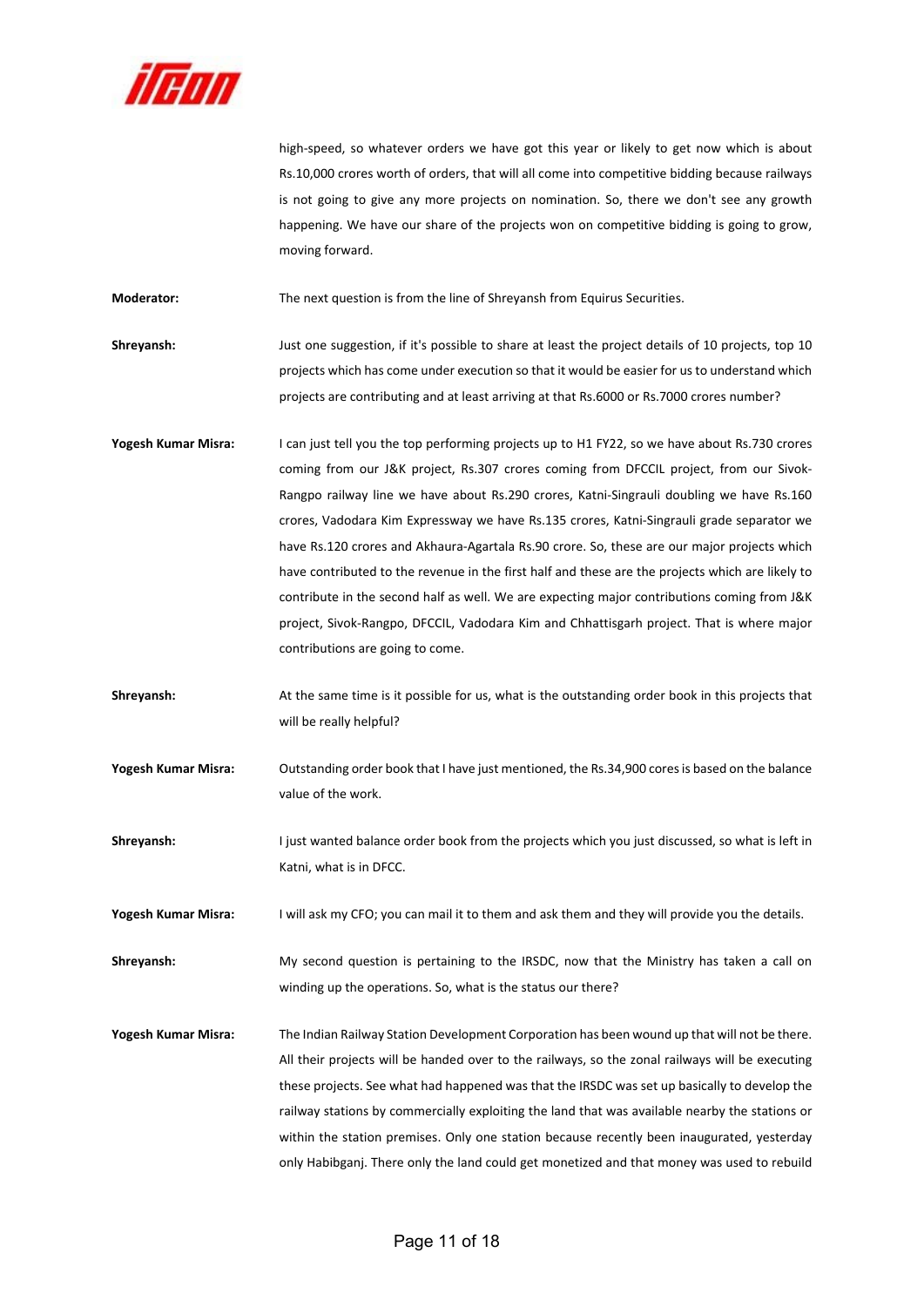

the station. After that the response of the developers has not been very good and so the IRSDC was also forced to do most of the projects like Gandhinagar or Surat, they were doing on EPC. The railways thought that probably it's better that there's zonal railway themselves do the project better than giving it to, if it is to be done on EPC then zonal railways themselves are capable. IRSDC was expected to basically monetize the land and then use that money to develop the station. Now railways will be doing it directly and we can participate in those tenders. So, we will participate in those tenders. We are doing some station developments. One is the Safdarjung station in New Delhi we are doing. There are two stations one in Shalimar and Santragachi in Kolkata which we are also doing. We have the experience and possibly we will try to take some pie out of…I think they are going to go in a big way. Probably Rs.10,000 crores is the money that they're going to invest in development of the projects and zonal railways will be going for it and we will participate there.

**Shreyansh:** What happens to your investments which you've made in this arm?

- **Yogesh Kumar Misra:**  Our investment, if you remember our equity investment initially was around 51% which we had already brought down to 26% and RITES have taken a part of that. Basically, after we winding down of the company and we are appointing, in the process of appointing a valuator. There lot of intangible assets which the company is generated. The exact position will be known after all the evaluation is completed. We will get our equity back maybe with some profit or that we do not know that will come to know only after the entire exercise is over.
- **Shreyansh:** The MoU or what we were given to understand that there was certain percentage of IRR which were confirmed or likely to be there, around 18% or 19%. So will this not be the case now?

**Yogesh Kumar Misra:**  No this is for 18% to 19% in which project you're talking about?

**Shreyansh:** For the IRSDC investments, whatever investments we make, there was certain returns which were guaranteed to us. That's what we were given to understand.

Yogesh Kumar Misra: In IRSDC there were no returns guaranteed to us. We were expecting, when went for that company initially it was a subsidiary of Ircon. Initially the railways asked us to set up a subsidiary because they thought Ircon is best place to do that. So, we created that subsidiary and when that investment was done, we were expecting to get a good return but because the real estate market went down. Basically, we had been able to exploit the land to get more developers, probably that would have given an income to IRSDC. That would have probably fetched the kind of return that we were expecting. I think now that is not there and in any case, it is being wound up. So, now we are only looking at getting back our whatever is the equity and whatever return is possible that we be known after the entire exercise is complete.

**Shreyansh:** My next station is pertaining to the High Speed projects. Just wanted to understand the rationale behind going for a JV and what would be our scope of work for this project?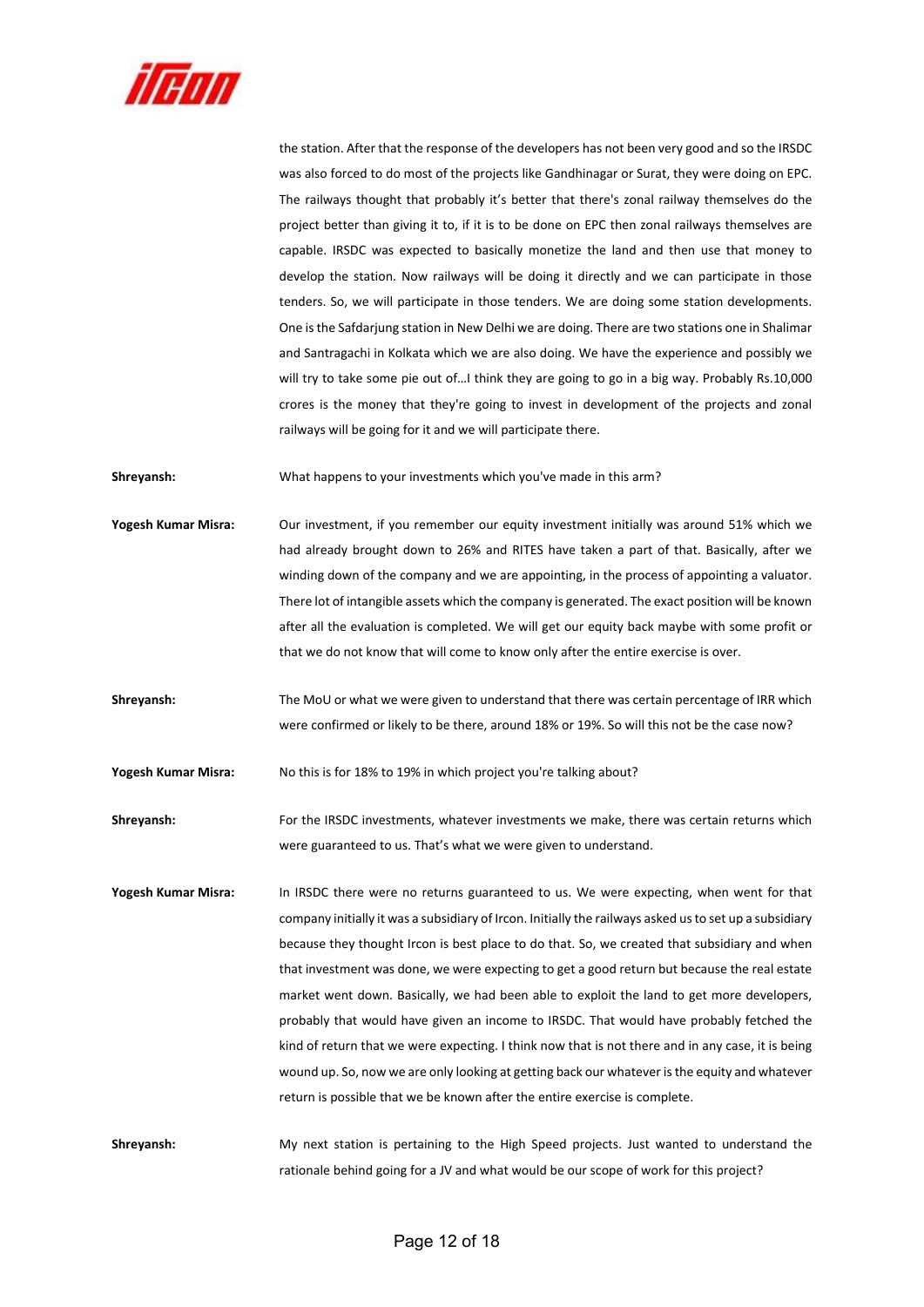

| Yogesh Kumar Misra: | We have gone for a JV in one of the two packages. We have been awarded one package which            |
|---------------------|-----------------------------------------------------------------------------------------------------|
|                     | is Rs.3400 crores. This is an elevated viaduct of 18 kilometers in Ahmedabad area. Our company      |
|                     | did not have experience. This viaduct is to be built as a segmental construction for which we       |
|                     | did not have experience. Our purpose was to get that experience because we wanted to use            |
|                     | that for getting more projects. But because this project is very close proximity to the railways    |
|                     | it involves a lot of railway crossings, clotting the station, building of the station building at   |
|                     | Ahmedabad and all. So, our partner basically approached us. In fact, it is not our qualification    |
|                     | on the basis of which we have got, it is our partners' qualification. We are providing the          |
|                     | technical expertise to them. We will be sharing the costs for the plant and machinery and for       |
|                     | the resources. That way we'll be there but as a contractor because we didn't have the               |
|                     | experience, so he will be executing a lot part of the work.                                         |
| Shreyansh:          | In terms of revenue potential, so how much can we learn from this Rs.3800?                          |
| Yogesh Kumar Misra: | Our share is about 50% and we expect about 5% to 6% return on this.                                 |
| Shreyansh:          | And for the other project which is of Rs.5000 odd crores.                                           |
| Yogesh Kumar Misra: | That is entirely of Ircon and we have taken it again on competitive bidding. Again, they're also    |
|                     | the margins are like that only because this was a very specialized kind of work and we wanted       |
|                     | to enter into this. This particular first package we have bid on a very competitive price but there |
|                     | are second and third packages which are going to come, so once they come or once more such          |
|                     | high-speed projects come then we want to basically develop that kind of an expertise. If we         |
|                     | don't do that we will be simply out of the market. This is more of a strategic work for us, that's  |
|                     | why we've taken it on around 5% margins.                                                            |
| Shreyansh:          | So when you are saying 5% you're talking about 5% PAT margins?                                      |
| Yogesh Kumar Misra: | Yes 5% PAT margins.                                                                                 |
| Shreyansh:          | Now coming to there are media reports of RVNL merging with Ircon, so what's your take on            |
|                     | that?                                                                                               |

**Yogesh Kumar Misra:**  As of now, I have only read it in the media. You said media reports. I have also seen it in the media only. There is no official communication regarding any such proposal. The only thing is I can say is yes, the government in its entirety, there is a stated objective of the government. I think it has been stated in the parliament that they want to reduce the number of PSU's. That maybe the cause of this speculation that we are merging the two entities. But if it happens it is going to be a win-win for both of us because both of us have a complimentary kind of relationship and we can really build synergies which will help both of us. I think that is what I can say but right now there is no formal proposal, nothing is there from anywhere. We have not seen anything from the ministry.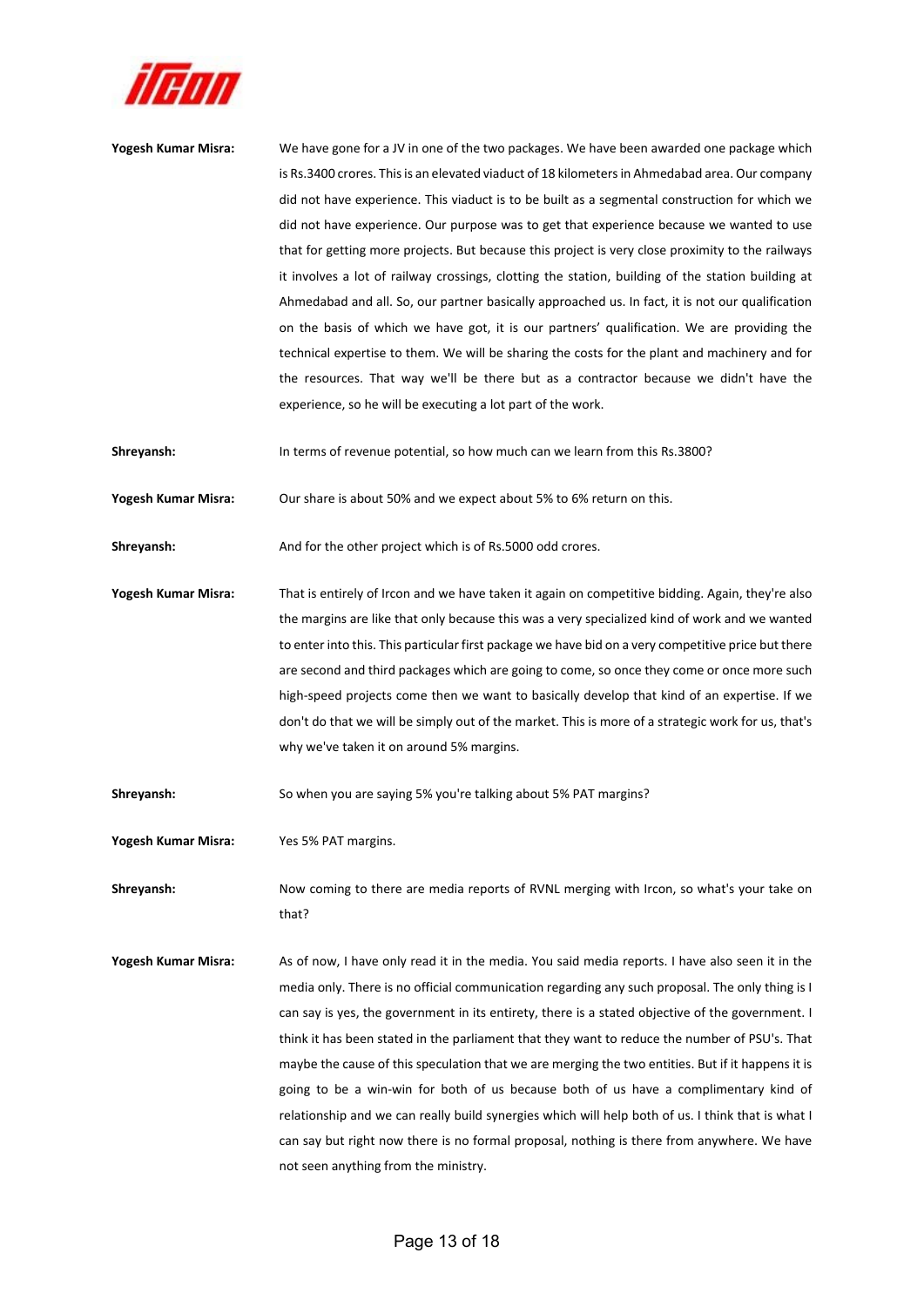

| Shreyansh:          | Last two questions from my side. One in terms of CAPEX, how much have we done till date and                                                                                                    |
|---------------------|------------------------------------------------------------------------------------------------------------------------------------------------------------------------------------------------|
|                     | what are the plans for the second half and next year?                                                                                                                                          |
|                     |                                                                                                                                                                                                |
| Yogesh Kumar Misra: | Sorry can you just repeat your question?                                                                                                                                                       |
| Shreyansh:          | CAPEX we've done in the first half, what is the likelihood CAPEX in second half of FY22?                                                                                                       |
| Yogesh Kumar Misra: | We are not expected to have a lot of CAPEX for we have not been given targets for that. The                                                                                                    |
|                     | target for the year is about Rs.100 crores which we have already done. Our CAPEX is limited to                                                                                                 |
|                     | the procurement of plant and machinery and some such things. So that's for our project. That                                                                                                   |
|                     | is Rs.100 crores which we have already achieved.                                                                                                                                               |
| Shreyansh:          | And nothing in solar that we have to invest?                                                                                                                                                   |
| Yogesh Kumar Misra: | Yes, solar when we do yes that will come in. But solar it will come in the form of equity, not as                                                                                              |
|                     | a capital investment.                                                                                                                                                                          |
| Shreyansh:          | What would be the quantum of this in terms of equity?                                                                                                                                          |
|                     |                                                                                                                                                                                                |
| Yogesh Kumar Misra: | The project cost is Rs.2580 crores and we expect to fund it with an 80:20 debt equity ratio. And                                                                                               |
|                     | we have a 76% share in the JV there. So 76% of this 20%, is around 15%, Rs.392 crores is what                                                                                                  |
|                     | we are expected to put in.                                                                                                                                                                     |
| Shreyansh:          | Last question pertaining to our Noida land, so just wanted to understand what is the potential                                                                                                 |
|                     | developable area out there. What are the investments which you made in this project?                                                                                                           |
| Yogesh Kumar Misra: | These were basically done few years back when the government of India also wanted us to put                                                                                                    |
|                     | in our capital to good use and some money into and when the real estate was really doing well.                                                                                                 |
|                     | So, at that time we had purchased these plots in Noida and all these buildings are complete.                                                                                                   |
|                     | One is for our own purposes, the other three are going to be leased out. One is a mall where                                                                                                   |
|                     | we had already appointed a mall operator. But, then because of COVID ultimately, he backed                                                                                                     |
|                     | out. One building is we are going to give it on a long-term lease. Another one we are planning                                                                                                 |
|                     | to put a data center along with RailTel. We have plans to do that right now because the real                                                                                                   |
|                     | estate market has not been good. Otherwise, the demand for it would have been really good                                                                                                      |
|                     | and we would have got good returns on it. But I think we hope to see some better situation                                                                                                     |
|                     | probably towards the end of this year or next year                                                                                                                                             |
| Shreyansh:          | Would you like to put any number, the three buildings which you're planning to lease out,                                                                                                      |
|                     |                                                                                                                                                                                                |
|                     | around 1 million square feet, 0.5 million square feet.                                                                                                                                         |
|                     |                                                                                                                                                                                                |
| Yogesh Kumar Misra: | I don't have the details right now. I think the total investment in these projects would be about                                                                                              |
|                     | Rs.418 crores and in Noida and Rs.100 crores in Gurgaon. So, I'm really not sure because we<br>are still in the process of leasing them out. We have invited bids and earlier we could not get |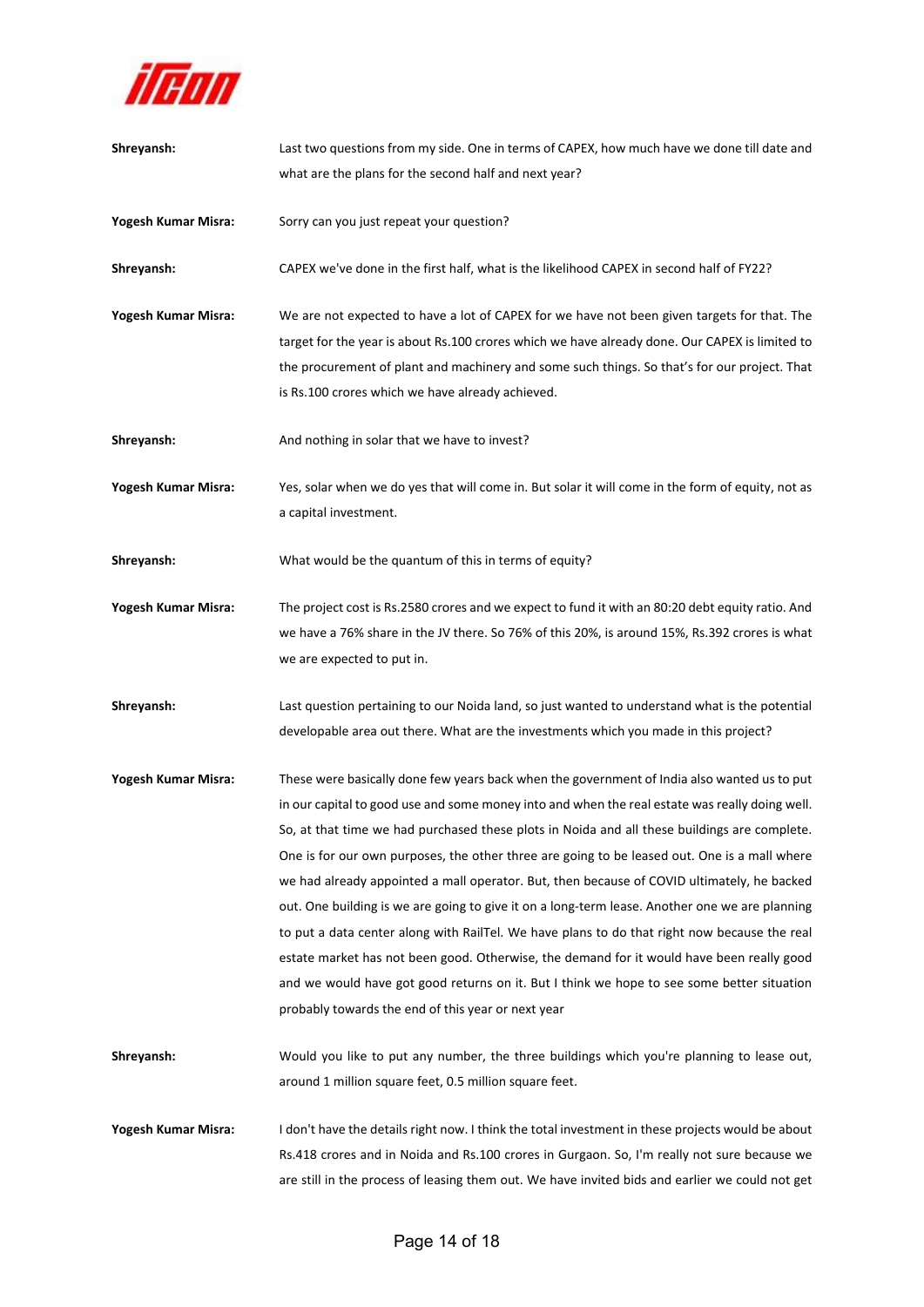

good enough bids. Unless they come up, I cannot really tell how much revenue we're going to earn out of that.

**Moderator:** The next question is from the line of Rishikesh Ojha from RoboCapital.

**Rishikesh Ojha:** Wanted to clarify, on the FY23 targeted revenue that you said of Rs.10,000 crores. Is it possible or only going ahead you will be able to give us the correct figure?

- **Yogesh Kumar Misra:**  It was definitely possible when we put it out because we were continuing to get orders from the railways, both on nomination or limited competitive bidding. Now, that the railways have decided to give it only on competitive bidding with private players, those projections maybe need to be revised. We have to see how competitive we are. Within this year, I think we have done well. We will be taking orders worth about Rs.10, 000 crores and maybe we have also become L1 in one Sri Lanka project. Maybe we also target to get one project in either in Myanmar or Bangladesh, so that it depends on how we really are able to work out this competitive bidding scenario. Maybe by next year first half I think we should be able to give a better projection. Yes, it is still achievable. Rs.10,000 crores is still achievable. We may be able to do that next year.
- **Rishikesh Ojha:**  Assuming if we are able to achieve Rs.10,000 crores of revenues in FY23 so would it be fair to say that we can do around Rs.900 crores of PAT?
- **Yogesh Kumar Misra:**  The margins are not going to improve dramatically because once we are going for competitive bidding only, the margins right now if you see the kind of bids which are coming for NHAI or for railways you have 20 bidders, you have 30 bidders, you have 40 bidders in every tender. It's not possible to take contracts on good margins. That's why my expectation is our margins are going to be similarly even if we are able to maintain the margins that we have been doing this year or earlier years. I think that will be good enough.

**Moderator:** The next question is from the line of Vishal Periwal from IDBI Capital.

**Vishal Periwal:** In our quarterly performance in the segmental international revenue line item and the international site at the PBT, the PBT shows there is a loss. Can you clarify the reason for the same because revenue has seen an increase on quarter-on-quarter basis?

- **Yogesh Kumar Misra:**  See, although on our current projects there is no loss, as I told you our core EBITDA margin is affected by around 1%. That is because of this Rs.15 crores provision that we have made on our Malaysia project which is closed long back but there were some arbitrations going on. In one of the arbitrations cases, we had an adverse judgement against us. We have provisioned Rs.15 crores in that. That is why it is showing a loss.
- Vishal Periwal: That's more like a one-off and may not continue.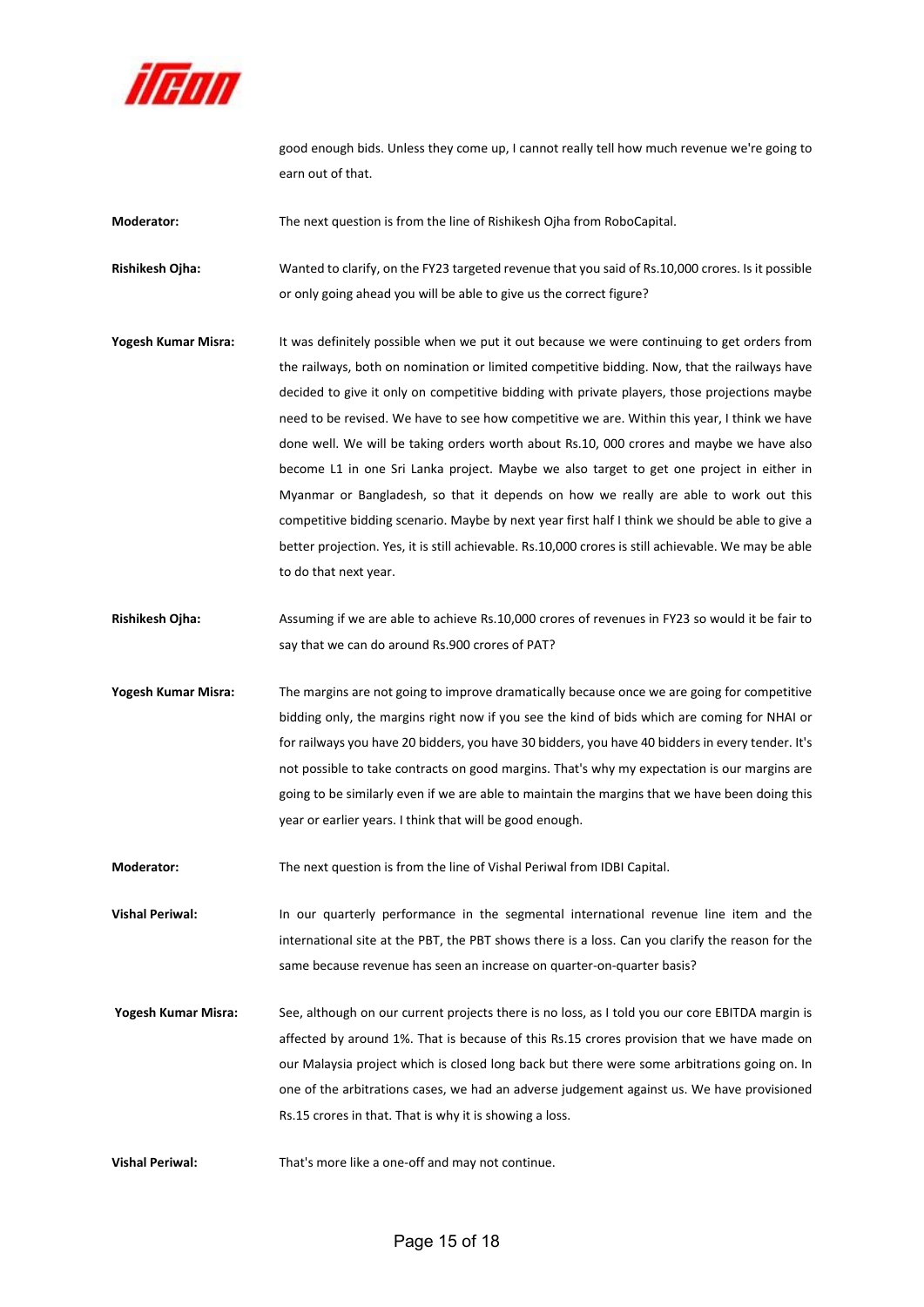

| Yogesh Kumar Misra:    | Yes                                                                                                                                                                                                                                                                                                                                                                                                                                                                                                                                                                                                                                                                                                                                                                                                                                                                                                                                    |
|------------------------|----------------------------------------------------------------------------------------------------------------------------------------------------------------------------------------------------------------------------------------------------------------------------------------------------------------------------------------------------------------------------------------------------------------------------------------------------------------------------------------------------------------------------------------------------------------------------------------------------------------------------------------------------------------------------------------------------------------------------------------------------------------------------------------------------------------------------------------------------------------------------------------------------------------------------------------|
| <b>Vishal Periwal:</b> | And second, I think you just mentioned around Rs.400 crores kind of equity deployment will be<br>there for the solar asset 500 MW, so that phasing, is it fair to see it will happen over the next 2<br>odd years in terms of our investment in standalone?                                                                                                                                                                                                                                                                                                                                                                                                                                                                                                                                                                                                                                                                            |
| Yogesh Kumar Misra:    | Next three years is when we have to implement. One year we have for the financial closure<br>and after that 3 years for implementation, so it will happen I think over the next 3 years.                                                                                                                                                                                                                                                                                                                                                                                                                                                                                                                                                                                                                                                                                                                                               |
| <b>Vishal Periwal:</b> | Any other equity investment that we have that is pending in the subsidiaries or joint ventures<br>that we have anything that we should model?                                                                                                                                                                                                                                                                                                                                                                                                                                                                                                                                                                                                                                                                                                                                                                                          |
| Yogesh Kumar Misra:    | We have already planned for equity investments in our joint venture companies for coal<br>connectivity projects. There we have some investments pending, we have investments of<br>Rs.117 crores pending for two of our joint venture companies with coal companies.                                                                                                                                                                                                                                                                                                                                                                                                                                                                                                                                                                                                                                                                   |
| <b>Vishal Periwal:</b> | And that will happen over the next 2 odd years?                                                                                                                                                                                                                                                                                                                                                                                                                                                                                                                                                                                                                                                                                                                                                                                                                                                                                        |
| Yogesh Kumar Misra:    | Yeah, it will happen within a year or so.                                                                                                                                                                                                                                                                                                                                                                                                                                                                                                                                                                                                                                                                                                                                                                                                                                                                                              |
| <b>Vishal Periwal:</b> | And last thing is on the solar project, can you name the JV partner?                                                                                                                                                                                                                                                                                                                                                                                                                                                                                                                                                                                                                                                                                                                                                                                                                                                                   |
| Yogesh Kumar Misra:    | Its Ayana of India Infrastructure Finance limited IIFL.                                                                                                                                                                                                                                                                                                                                                                                                                                                                                                                                                                                                                                                                                                                                                                                                                                                                                |
| <b>Vishal Periwal:</b> | The reason I'm asking this is of entering into this structure.                                                                                                                                                                                                                                                                                                                                                                                                                                                                                                                                                                                                                                                                                                                                                                                                                                                                         |
| Yogesh Kumar Misra:    | Basically, what happened was it started with signing off an MoU with IIFL where we together<br>we thought we'll we will look at investment in assets, road or solar. And because Ayana is a<br>company we care if 51% shareholding of this IIFL. I think 20%-30% is from some other investor<br>and they already have experience of setting up two or three solar plants. So, they approached<br>us and we thought yes because we didn't have any experience on our own. Maybe we could<br>not have just gone and got this work but this when we saw that there was a competitive bidding<br>being done amongst the PSU's, so only the power issues were participating. NTPC, DSEL,<br>Singreni, so only power companies are participating. We saw an opportunity and because they<br>had the expertise so we went with them and that is how we were able to win this 500 MW<br>because we are the only non-power player who is there. |
| <b>Vishal Periwal:</b> | And this IRR that is committed Ayana has to make sure that the have to shell out that much to<br>you. It will all depend on what that time the market's scenario will be.                                                                                                                                                                                                                                                                                                                                                                                                                                                                                                                                                                                                                                                                                                                                                              |
| Yogesh Kumar Misra:    | This particular tender has been, it's a government aided kind of a tender where the government<br>has also provided us with some kind of limitations. Like we have to buy it from local Indian<br>manufacturers. The power purchase agreement has to be entered at the maximum of Rs. 2.45                                                                                                                                                                                                                                                                                                                                                                                                                                                                                                                                                                                                                                             |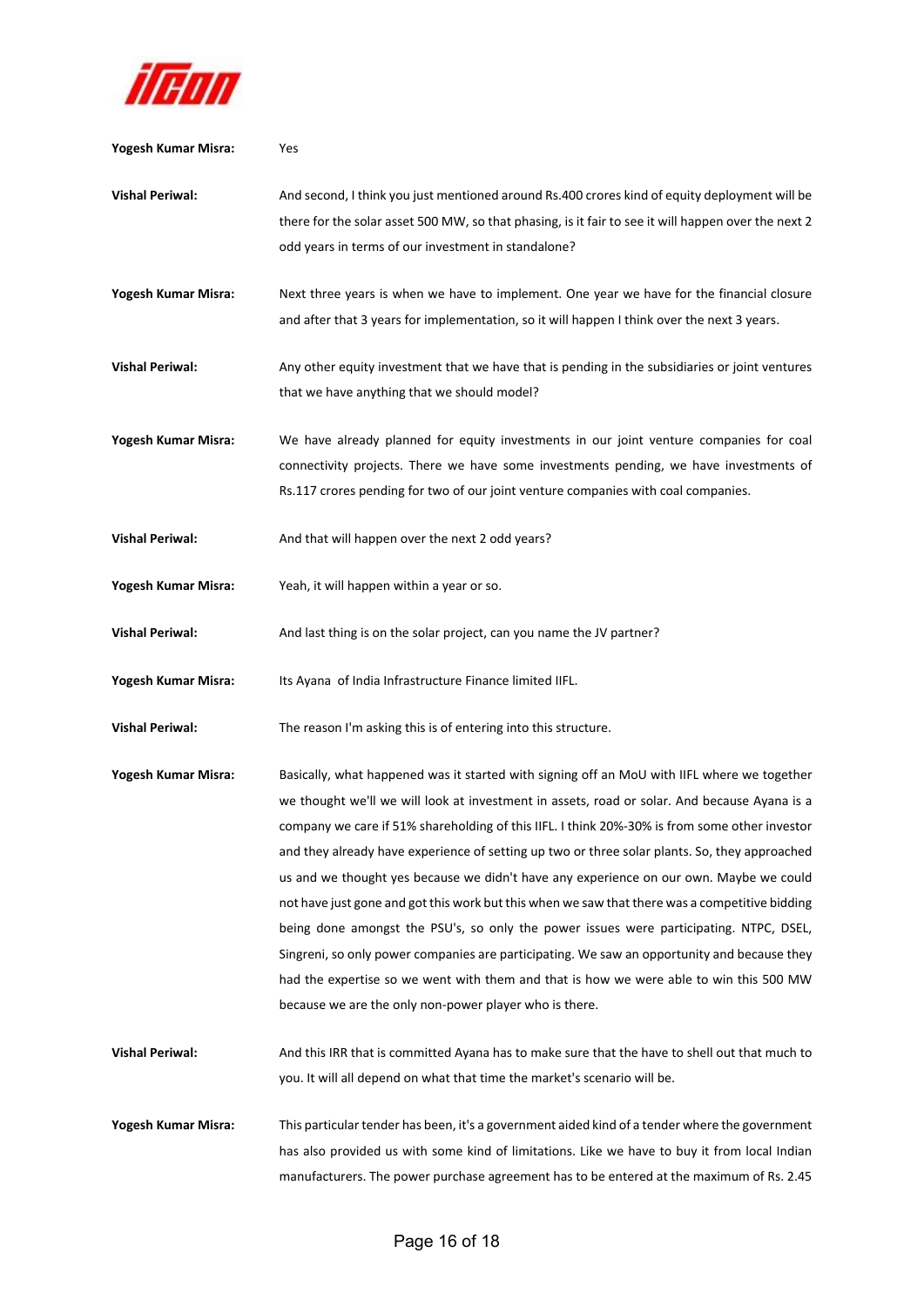

paisa. There is a VGF provided by the government which was a variable that we quoted. Based on that our financial modeling suggests that in next 1 year we have to go for the PPAs and we have approved the Railways and many others. We have to sell the power to government organizations. There is more than that, 500 MW is nothing. The demand is much more, so we'll be able to sign the PPAs. Once we sign the PPAs around Rs.2.45‐2.40 even our return on equity is almost guaranteed, so we'll be able to get that. In fact, we are expecting to get more so the condition is that if the market is able to give us a better return on equity after the completion of the project Ayana will pay that or otherwise they will let the other one buy it. So, 14% is guaranteed for us.

**Vishal Periwal:** That will only happen after the consummation. In the initial 2-3 years it will be investmentinvestment and then the return will be there.

Yogesh Kumar Misra: There is also some portion of the EPC contract that we will be doing, like setting up of the power station, the setting up of the transmission line and some other assets electrical assets. We'll also be doing part of the EPC contract. And the other will be basically only costs. I mean it will be cost neutral, so it will be like buying the solar panels and all there will be no profit put in by any of us but there is an EPC part of the contract where we will do the work and we will also earn some revenue from there.

**Moderator:** We move to the next question from the line of Parimal Mithani credential investment.

Parimal Mithani: I just wanted clarity on two things. One in terms of your dividend policy, are we going to go with quarterly dividend payout now, is it fair to assume that?

**Yogesh Kumar Misra:**  Yes, because we have been instructed by DIPAM. It's not mandatory but they have said that it is preferable that we go for that. As of now we are planning to give a dividend quarterly I think unless there is a reason not to do it.

Parimal Mithani: Secondly in terms of monetization of assets if I'm clear, you have three roadways you have proposed to monetize and suppose to get one from national existing pipeline for this thing. I didn't get clarity on that, are we waiting, as the funds couldn't get to us what's the status there?

Yogesh Kumar Misra: I told you earlier also that we were planning to monetize them ourselves but now we are waiting for a clarification whether we have to do it on our own or we have to offer it to DIPAM and they will do the monetization. Once that comes, we will move ahead on that.

**Parimal Mithani:** So, one question that do we have our conjunctions, this competition along PSUs is more or less removed now. So how do you see is there any clarity in terms of how do you compete in the market now because nomination will no longer be there?